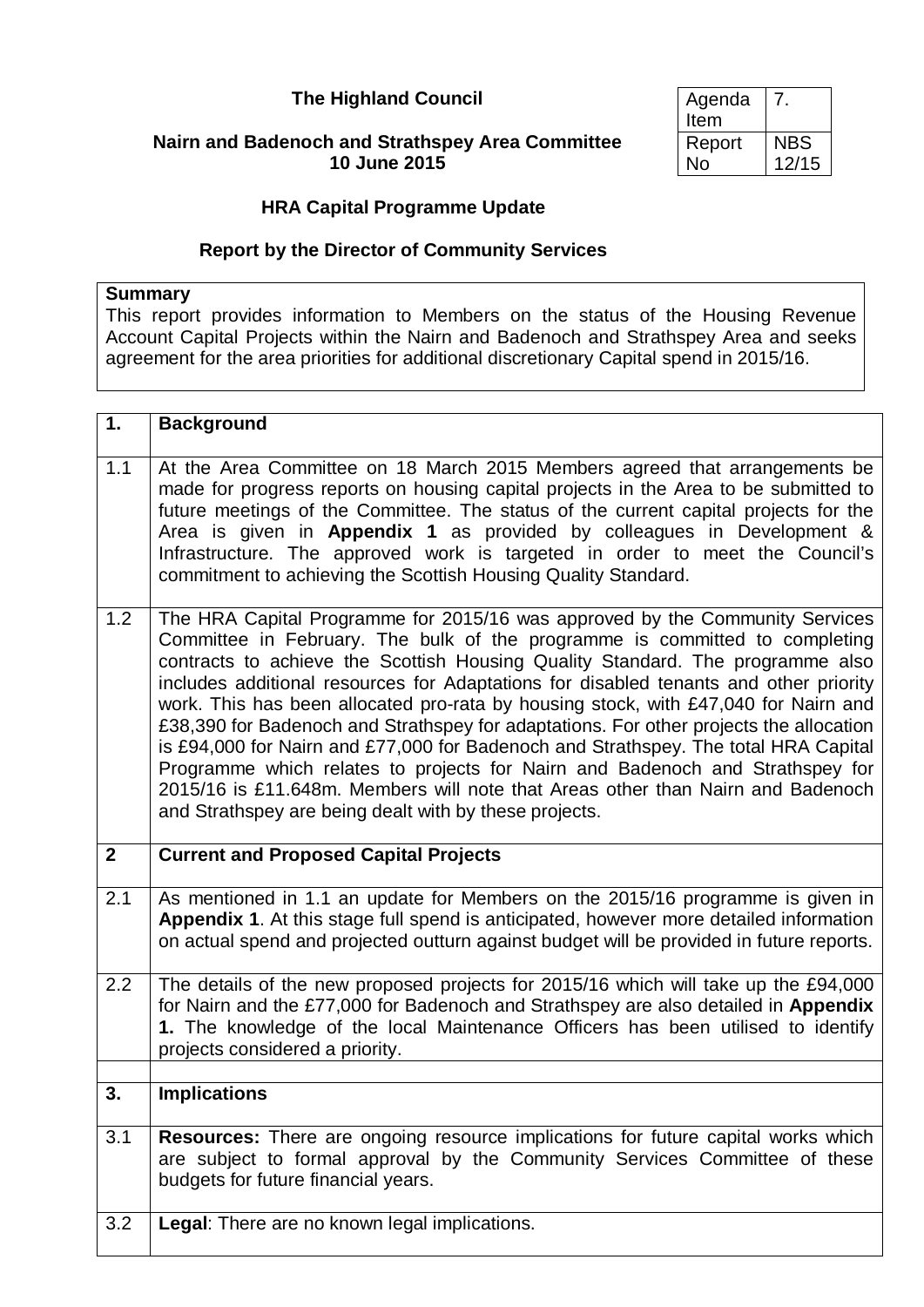| 3.3 | Climate Change / Carbon Clever: Investment in heating and energy efficiency<br>through the HRA Capital Programme contributes to Council policy.       |
|-----|-------------------------------------------------------------------------------------------------------------------------------------------------------|
| 3.4 | <b>Rural:</b> there are challenges in achieving the Scottish Housing Quality Standard in rural<br>areas which do not have access to mains gas supply. |
| 3.5 | There are no known specific equality, Gaelic or risk implications arising from this<br>report.                                                        |

#### **4 Recommendation**

4.1 Members are invited to note the status of current Capital projects contained in this report and agree the Area priorities for additional discretionary Capital spend in 2015/16.

# Designation: **Director of Community Services**

Date: 27 May 2015

Author: Cameron Kemp, Area Community Services Manager (Lochaber, Nairn and Badenoch and Strathspey)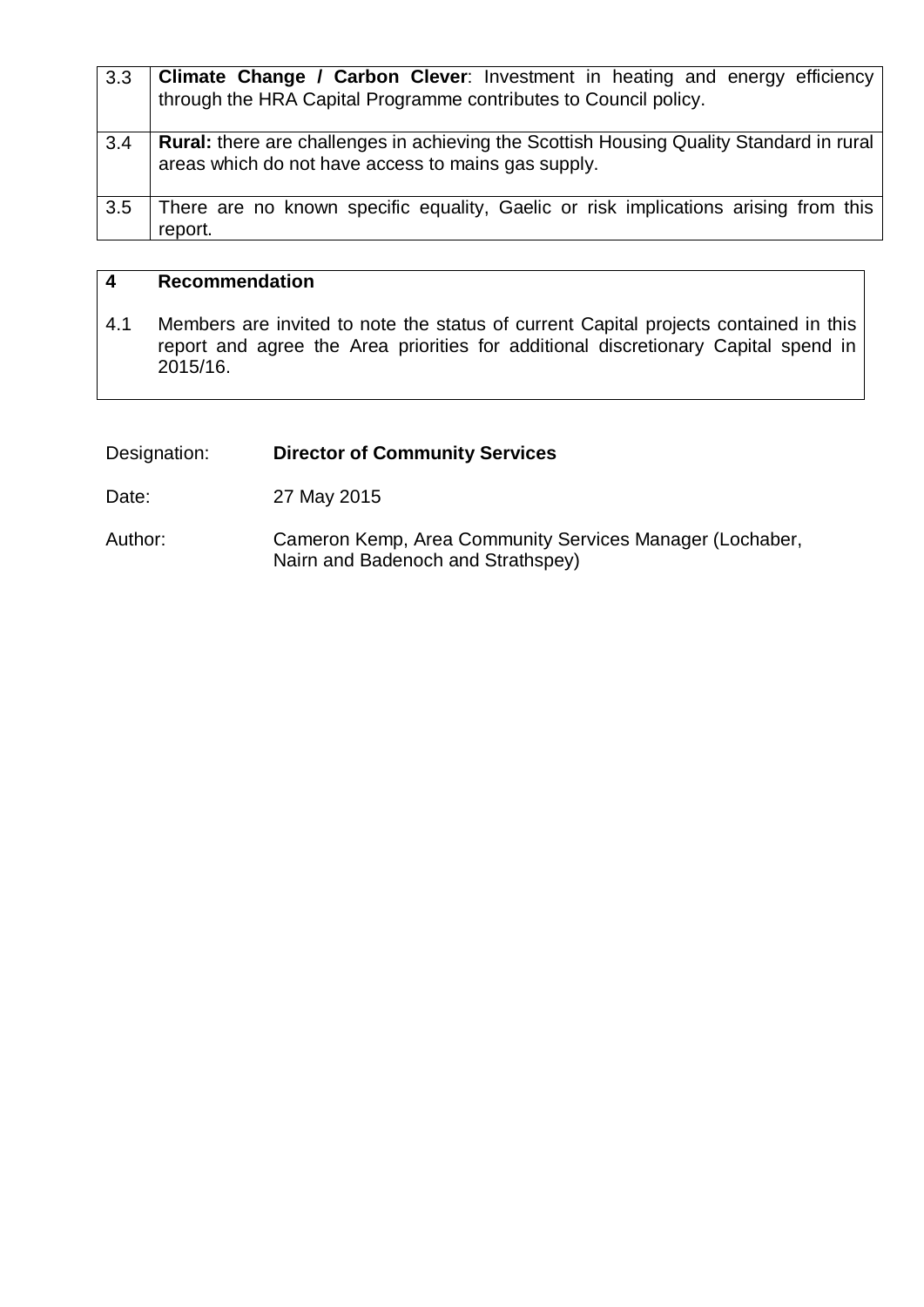## **Nairn and Badenoch and Strathspey and Lochaber Housing Capital Projects 2015/16 Appendix 1**

| Project        | <b>Project Title and Location</b>                                                                                                                                                                                           | <b>Comments</b>                                                                                                                                                                                                                                                                    | <b>Contractor</b>           | <b>Status</b>                                                                                                                                                                                                | <b>Approved Project</b><br><b>Cost £k</b> |
|----------------|-----------------------------------------------------------------------------------------------------------------------------------------------------------------------------------------------------------------------------|------------------------------------------------------------------------------------------------------------------------------------------------------------------------------------------------------------------------------------------------------------------------------------|-----------------------------|--------------------------------------------------------------------------------------------------------------------------------------------------------------------------------------------------------------|-------------------------------------------|
| <b>HCC0422</b> | Heating upgrades, Lochaber, 24 Badenoch & Strathspey<br>and Inverness.<br>Upgrade heating systems to<br>air source, stoves and<br>quantum electric from Total<br>Heating Total Control, solid<br>fuel and electric boilers. | Badenoch & Strathspey, Nairn properties, 3 Nairn properties of<br>the 126 in the project.                                                                                                                                                                                          | <b>UKFM Group</b>           | Council is working with the<br>contractor to resolve issues and<br>bring the project back on<br>programme to complete this<br>calendar year. The contractor<br>has begun on site with 3 pilot<br>properties. | 1,374.9                                   |
| <b>HCC0424</b> | Heating upgrades Lochaber,<br>and Inverness.<br>Upgrade heating systems to<br>air source, biomass, stoves<br>and quantum electric from<br><b>Total Heating Total Control,</b><br>solid fuel and electric boilers.           | 81 Badenoch & Strathspey<br>Badenoch & Strathspey, Nairn properties, 19 Nairn properties of<br>the229 in the project.                                                                                                                                                              | Easy Heat<br><b>Systems</b> | Slow initial progress. The<br>Council is working with the<br>contractor to improve progress<br>in relation to the project<br>programme.                                                                      | 2,341.5                                   |
| <b>HCC0459</b> | & Strathspey, Nairn<br>systems with predominantly<br>Stoves and Quantum Electric   by four Local Authorities used<br>and some Biomass                                                                                       | Heating upgrades, Badenoch 129 properties - 10 Nairn, 119<br>Badenoch & Strathspey.<br>Upgrade electric and solid fuel This is a "Scape" project. Scape is<br>a procurement framework owned<br>exclusively to achieve efficiency in<br>public sector works. The Council's<br>Scape | Scape-Kier                  | Programmed to be on site early<br>June 2015, completing this<br>financial year.                                                                                                                              | 2,808.1                                   |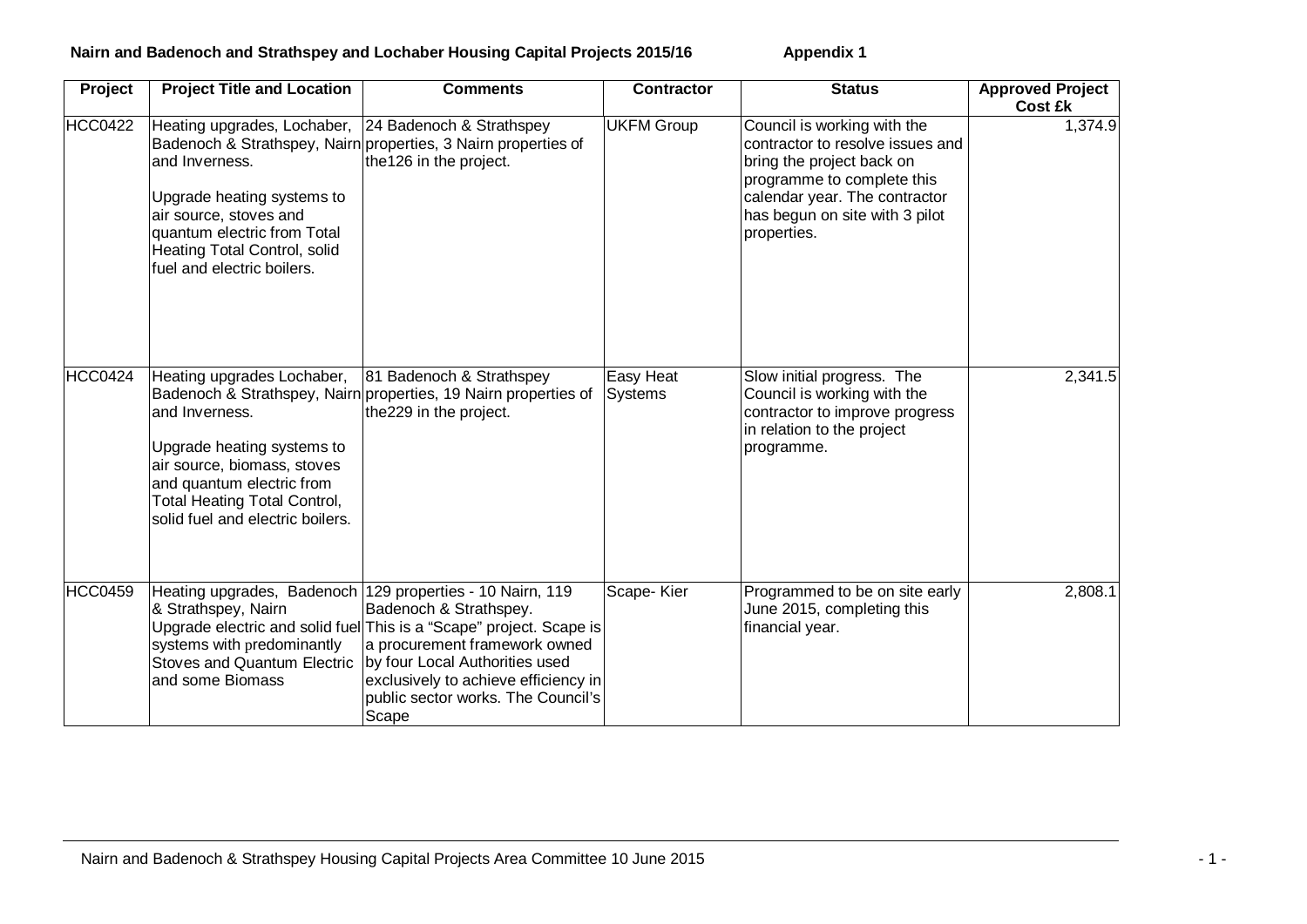| Project                                                         | <b>Project Title and Location</b>                                                                                                                                                                                                        | <b>Comments</b>                                                                                                                                                                                                                                                                                                                                            | <b>Contractor</b>     | <b>Status</b>                                                                                                                                                                                                                                                                                       | <b>Approved Project</b><br><b>Cost £k</b> |
|-----------------------------------------------------------------|------------------------------------------------------------------------------------------------------------------------------------------------------------------------------------------------------------------------------------------|------------------------------------------------------------------------------------------------------------------------------------------------------------------------------------------------------------------------------------------------------------------------------------------------------------------------------------------------------------|-----------------------|-----------------------------------------------------------------------------------------------------------------------------------------------------------------------------------------------------------------------------------------------------------------------------------------------------|-------------------------------------------|
| <b>HCC0460</b>                                                  | Heating upgrades, Nairn and<br>Inverness.<br>Upgrade electric to gas.                                                                                                                                                                    | 367 properties, 20 Nairn at<br>McLean Court                                                                                                                                                                                                                                                                                                                | MacLeod and<br>Aitken | Project commenced in 2014 in<br><b>Inverness City. Progress</b><br>satisfactory, however remains<br>some programme issues as a<br>result of gas infrastructure and<br>meter connections. These are<br>being resolved with the<br>contractor with anticipated<br>completion end of December<br>2015. | 1,753                                     |
| <b>HCC0463</b>                                                  | Heating upgrades, Lochaber<br>and Inverness.<br>Upgrade heating systems to<br>air source, biomass, stoves<br>and quantum electric from<br><b>Total Heating Total Control,</b><br>solid fuel and electric boilers.<br>Area priorities for | This is a "Scape" project. Scape is<br>Badenoch & Strathspey, Nairn a procurement framework owned<br>by four Local Authorities used<br>exclusively to achieve efficiency in<br>public sector works. The Council's<br>Scape partner is Kier Construction<br>Ltd.<br>4 Badenoch & Strathspey<br>properties, 2 Nairn properties of<br>the 180 in the project. |                       | Project is programmed to be on<br>site early June '15, completing<br>this financial year.                                                                                                                                                                                                           | 3,200                                     |
| <b>New</b><br>Project<br>2015/16<br>Nairn                       | discretionary spend<br>Upgrade of electric heating<br>systems to gas.<br>Upgrade from old gas back<br>boiler to wall mounted gas<br>boiler where previous tenant<br>declined upgrade.                                                    | 14 number<br>2,3,7,9 Glebe Cottages, Auldearn<br>12,16,17,18,20 Shiel Square,<br>Nairn.7,15,19,21 Woodside<br>Crescent, Achareidh<br>22 Lochdhu Gate, Tradespark,<br>Nairn                                                                                                                                                                                 |                       | Area priority for discretionary<br>spend.                                                                                                                                                                                                                                                           | 74                                        |
| <b>New</b><br>Project<br>2015/16<br>Nairn                       | One-off items such as<br>replacement kitchens, heating<br>etc arising during course of<br>the year.                                                                                                                                      |                                                                                                                                                                                                                                                                                                                                                            |                       | Area priority for discretionary<br>spend.                                                                                                                                                                                                                                                           | 20                                        |
| <b>New</b><br>Project<br>2015/16<br>Badenoch<br>&<br>Strathspey | Failing plastic double glazed<br>units.                                                                                                                                                                                                  | 13 number<br>5,7,15,17,19 Cluny Terrace,<br>Kingussie<br>4, 13, 18, 19, 23, 25, 33, 35<br>Clune Terrace, Newtonmore                                                                                                                                                                                                                                        |                       | Area priority for discretionary<br>spend.                                                                                                                                                                                                                                                           | 65                                        |